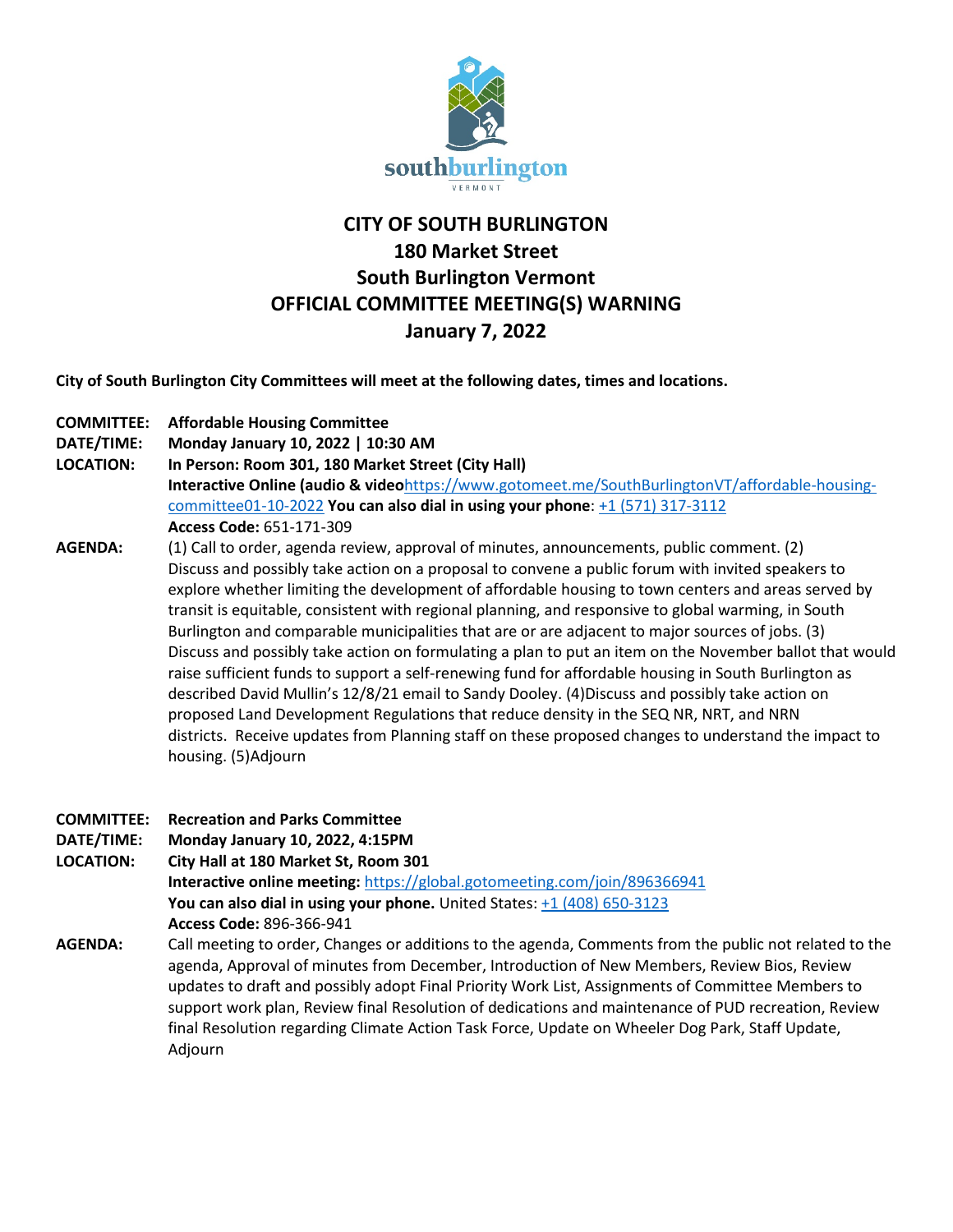**COMMITTEE: City Council DATE/TIME: Monday, January 10, 2022 at 6:30 PM LOCATION: 180 Market Street – Auditorium or virtually at:** [https://www.gotomeet.me/SouthBurlingtonVT/city](https://www.gotomeet.me/SouthBurlingtonVT/city-council-meeting01-10-2022)[council-meeting01-10-2022](https://www.gotomeet.me/SouthBurlingtonVT/city-council-meeting01-10-2022) **You can also dial in using your phone.** United States: [+1 \(872\) 240-3212](tel:+18722403212,,450402037) **Access Code:** 450-402-037 **AGENDA: [Agenda posted separately](https://sbvt-records.info/WebLink/DocView.aspx?id=270723&dbid=0&repo=SBurl) COMMITTEE: Economic Development Committee DATE/TIME: Tuesday, January 11, 2022 | 5:30 PM LOCATION: In Person: Room 301, 180 Market Street (City Hall) Attend Virtually:** [https://www.gotomeet.me/SouthBurlingtonVT/economic-development-meeting01-](https://www.gotomeet.me/SouthBurlingtonVT/economic-development-meeting01-11-2022) [11-2022](https://www.gotomeet.me/SouthBurlingtonVT/economic-development-meeting01-11-2022) **You can also dial in using your phone.** United States: [+1 \(872\) 240-3212](tel:+18722403212,,991885749) **Access Code:** 991-885-749 **AGENDA:** (1)Welcome, agenda review and approval(2)Public comments on items not on the agenda(3)Approve minutes(4)City Manager Updates(5)Refine schedule for CC FY22 Policy Priorities and Strategies(6)Future meeting schedule ( $2<sup>nd</sup> Tuesdays$ ) – alternative day/times?(7)Update and further discussion/resolution about the proposed LDR changes(8)Finalize feedback to UVM on city economic data draft(9)adjourn **COMMITTEE: Common Areas for Dogs Committee DATE/TIME: Tuesday January 11, 2022, 6:00 PM LOCATION: City Hall at 180 Market St, Room 334 Interactive online meeting option:**  <https://zoom.us/j/95814536288?pwd=Sk5mVG1ZUDNQTXNlNE1NRzZHRllpQT09> **Meeting ID: 958 1453 6288 Passcode: 870594 AGENDA:** Changes or additions to the agenda, Comments from the public not related to the agenda, Discussion of minutes and process, Review 2022 schedule of meetings, Review Draft Work Plan, Update on Committee Liaison and Expectations, Update on Wheeler Dog Park Construction and Timeline, Update on maintenance needs at Farrell Dog Park, Discus master spreadsheet for Adverse Human/Dog Interactions, Build agenda for February Meeting, Adjourn **COMMITTEE: Planning Commission DATE/TIME: Tuesday, January 11, 2022, 7:00 pm LOCATION: In person: South Burlington City Hall Auditorium, 180 Market Street Interactive Online (audio & video):** <https://www.gotomeet.me/SBCity/pc-2022-01-11> **Telephone (audio only):** +1 (408) 650-3123; Access Code: 529-855-685 **AGENDA:** (1) Agenda: Additions, deletions or changes in order of agenda items; (2) Open to the public for items not related to the agenda; (3) Announcements and staff report; (4) Land Development Regulations: Infill development in higher-density, mixed use areas; (5) Neighborhood Commercial District PUD; (6)

Opportunities for input from Affordable Housing Committee; (7) Consider recommendation to City Council to approve submittal of FY '23 CCRPC UPWP Work Program requests; (8) Meeting Minutes; (9) Other Business; (9) Adjourn.